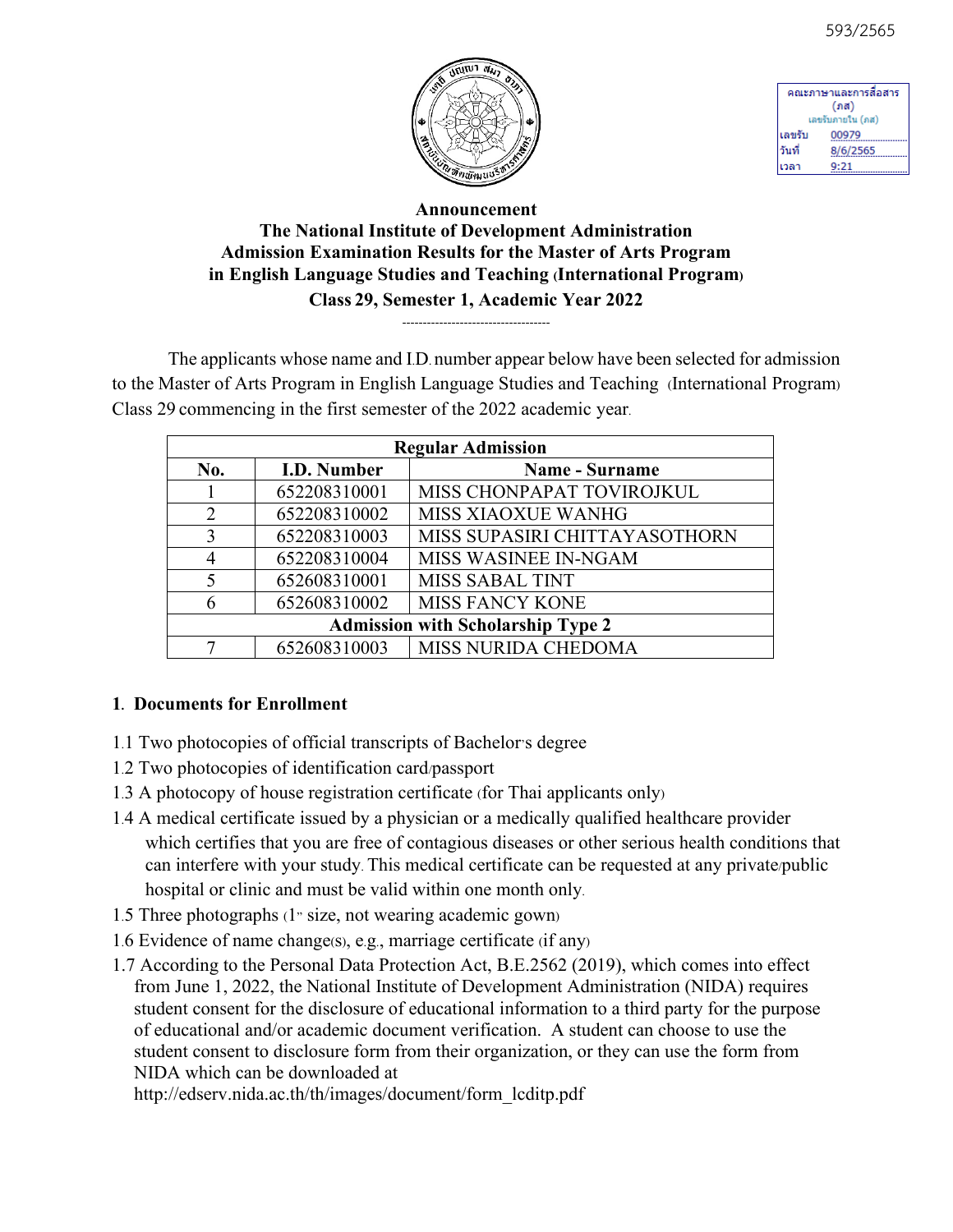## **Applicants whose degrees were conferred by non-Thai higher educational institutions must also provide:**

- 1.8 A Confirmation Certificate on Standard Curriculum of Bachelor's degree and/or Master's degree issued by the Bureau of Standards and Evaluation, located at 328 Thanon Si Ayutthaya, Khet Ratchathewi, Bangkok 10400 Telephone: 0-2354-5481, 0-2354-5500-19 ext. 723, 725, 727, 728 Facsimile: 0-2354-5530, 0-2354-5591.
- 1.9 Official Graduation Certificates of Bachelor's degree must be sent directly to: **to applynida-w@nida.ac.th**, or by regular mail to: the Educational Service Division, The National Institute of Development Administration, 148 Serithai Road, Klongchan, Bangkapi, Bangkok 10240, Tel. 0-2727-3368 Please note in the subject or on the envelope "Application documents for M.A.Program in English Language Studies and Teaching (International Program) Regular Program.
- Note 1: (i) All photocopies of documents must be signed by the applicant (certified copy). (ii) Students cannot enroll in more than one program at NIDA. If they are current students in any program at NIDA, their enrollment in the new program shall be cancelled. (iii) Former students whose status has been cancelled and students who owe NIDA any payments (e.g., uncollected fees, unpaid bills, library fines, etc.) will be allowed to enroll only after the outstanding payments have been made.
- Note 2: Applicants must submit the documents mentioned in section 1.7 and 1.8 by August 8, 2022; otherwise, their application shall be considered incomplete and their student status will be void.

**The National Institute of Development Administration reserves the right to verify any enrollment documents at any time. Should any of the documents be proven unauthorized or do not meet the requirements of the Institute in any way, the student will be deemed unqualified. The Institute also reserves the right to take legal action against the student's use of unlawful documents.** 

#### **2. Fees**

2.1 Regular Admission (Thai Students)

| 2.1.1 Academic and Administrative fees     | 4,000 Baht  |
|--------------------------------------------|-------------|
| 2.1.2 Tuition fee $(12 \times 1,500$ Baht) | 18,000 Baht |
| 2.1.3 Extracurricular activities fee       | 4,000 Baht  |
| 2.1.4 Technology service fee               | 700 Baht    |
| 2.1.5 Library fee                          | 600 Baht    |
| <b>TOTAL</b>                               | 27,300 Baht |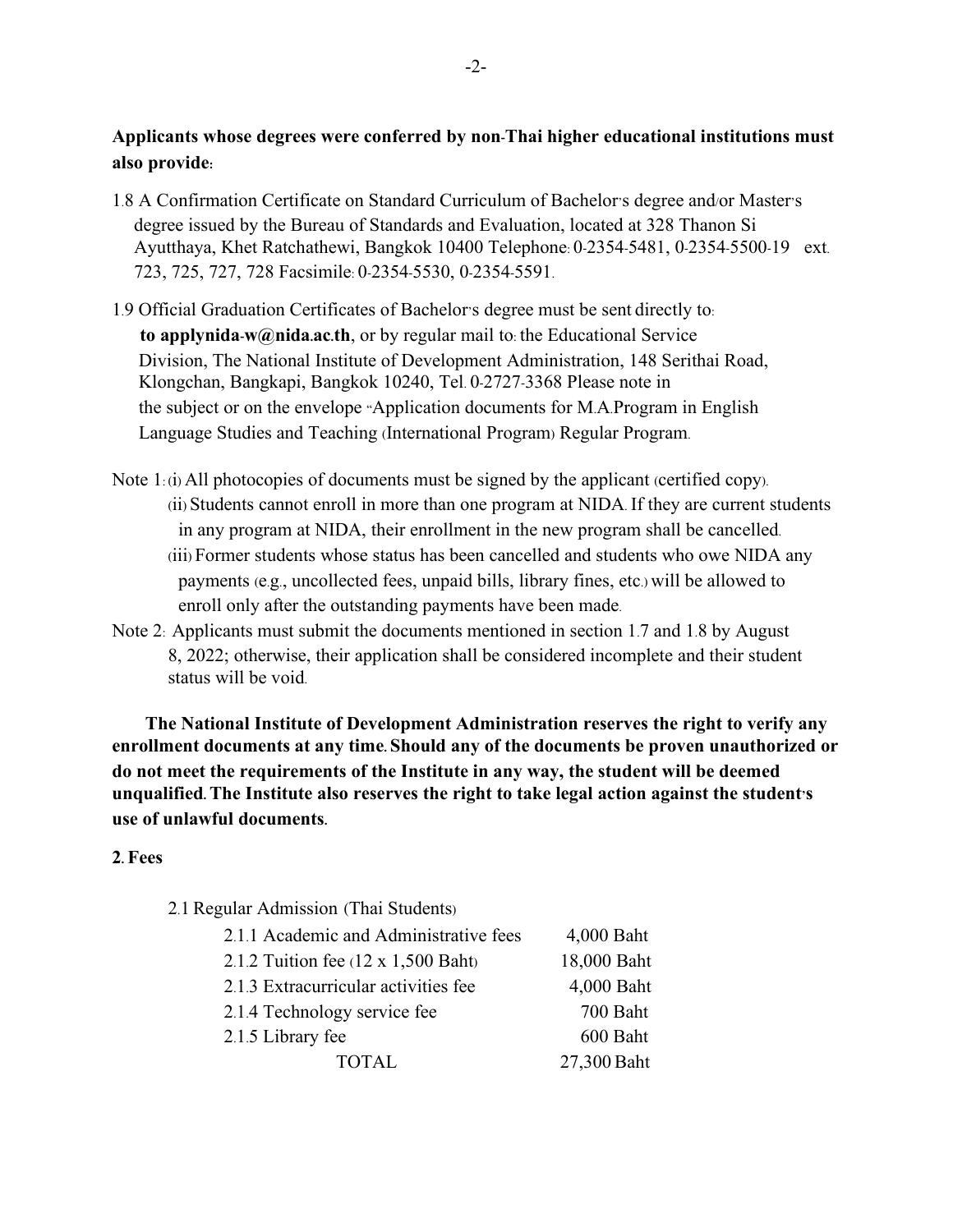.2 Regular Admission (Non-Thai Students)

| 2.1.1 Academic and Administrative fees   | 4,000 Baht  |
|------------------------------------------|-------------|
| 2.1.2 Tuition fee $(9 \times 1,500$ Baht | 13,500 Baht |
| 2.1.3 Extracurricular activities fee     | 4,000 Baht  |
| 2.1.4 Technology service fee             | 700 Baht    |
| 2.1.5 Library fee                        | 600 Baht    |
| <b>TOTAL</b>                             | 22,800 Baht |

.2 Admission with Scholarship (Scholarship Type 2)

| 2.2.1 Academic and Administrative fees | 4,000 Baht |
|----------------------------------------|------------|
| 2.2.2 Extracurricular activities fee   | 4,000 Baht |
| 2.2.3 Technology service fee           | 700 Baht   |
| 2.2.4 Library fee                      | 600 Baht   |
| <b>TOTAL</b>                           | 9,300 Baht |

#### **. General Rules for Scholarship Acquisition and Scholarship Suspension**

- .1 The recipients of Categories 2 and 3 education promotion scholarships must obtain a minimum GPA of 3.30 in each semester. If they receive a GPA below the specified threshold in any semester, they will not be eligible for the scholarship.
- .2 Scholarship recipients will no longer be eligible for the scholarship if they are later found requesting to resign or ceasing to be students and are unable to graduate as specified in the regulations of NIDA on graduate studies, and all scholarship funds received must be returned to the institution.
- .3 In the event that the scholarship recipient has to re-register for a particular course, he or she will not be exempted from the tuition fees in the re-enrolled course.
- .4 The scholarship recipient must work for the faculty or the institute for at least 6 hours per week.
- .5 The recipient of this scholarship does not have the right to apply for any other grant of the institution except for thesis publication from the National Budget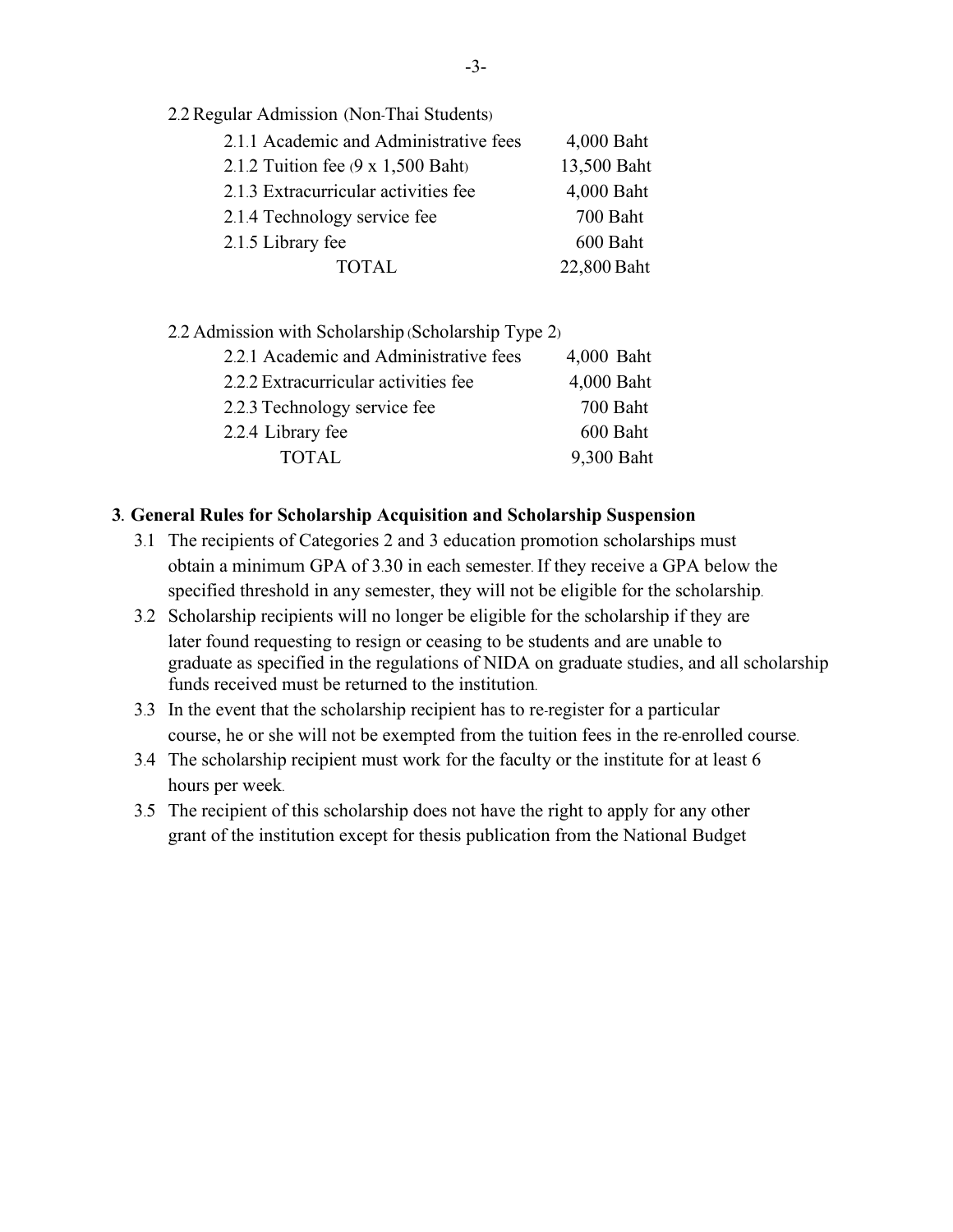# **4. Registration Process**

| No.            | Date                  | <b>Detail</b>                                                                          | How to proceed                                                                                                                                                                                                                                                                                                                                                                                                                                          |
|----------------|-----------------------|----------------------------------------------------------------------------------------|---------------------------------------------------------------------------------------------------------------------------------------------------------------------------------------------------------------------------------------------------------------------------------------------------------------------------------------------------------------------------------------------------------------------------------------------------------|
| $\mathbf{1}$   | June 20-21,<br>2022   | Applicants confirm<br>and acknowledge the<br>selection via online<br>platform          | Applicants must confirm and acknowledge the<br>selection at<br>https://forms.gle/6hDetN97fSMgwZV1A<br>(Please carefully fill the form).<br>Remark: Please complete your confirmation in<br>the system within the deadline. Otherwise, your<br>spot will be waived.                                                                                                                                                                                      |
| $\overline{2}$ | June 22, 2022         | <b>NIDA</b> Education<br><b>Service Division</b><br>sending email to<br>applicants     | NIDA will send the instruction procedure<br>manual, username and password to each<br>applicant via E-mail Also, the manual is<br>available at<br>http://edserv.nida.ac.th/th/student/freshman                                                                                                                                                                                                                                                           |
| 3              | June 22 - 24,<br>2022 | Students record<br>personal information<br>and enroll courses<br>for semester $1/2022$ | 1) Students must login at http://reg.nida.ac.th<br>with Username and Password.<br>2) Enroll courses into the system. Course<br>enrollment deadline is 23 March 2022 (within<br>23.59, Bangkok local time).<br>3) In case of any system error, please<br>immediately contact NIDA Education Service<br>Division Tel. 02-7273368 (Office hours only).<br>Students who fail to record and enroll within<br>the deadline, student status will be nullified. |